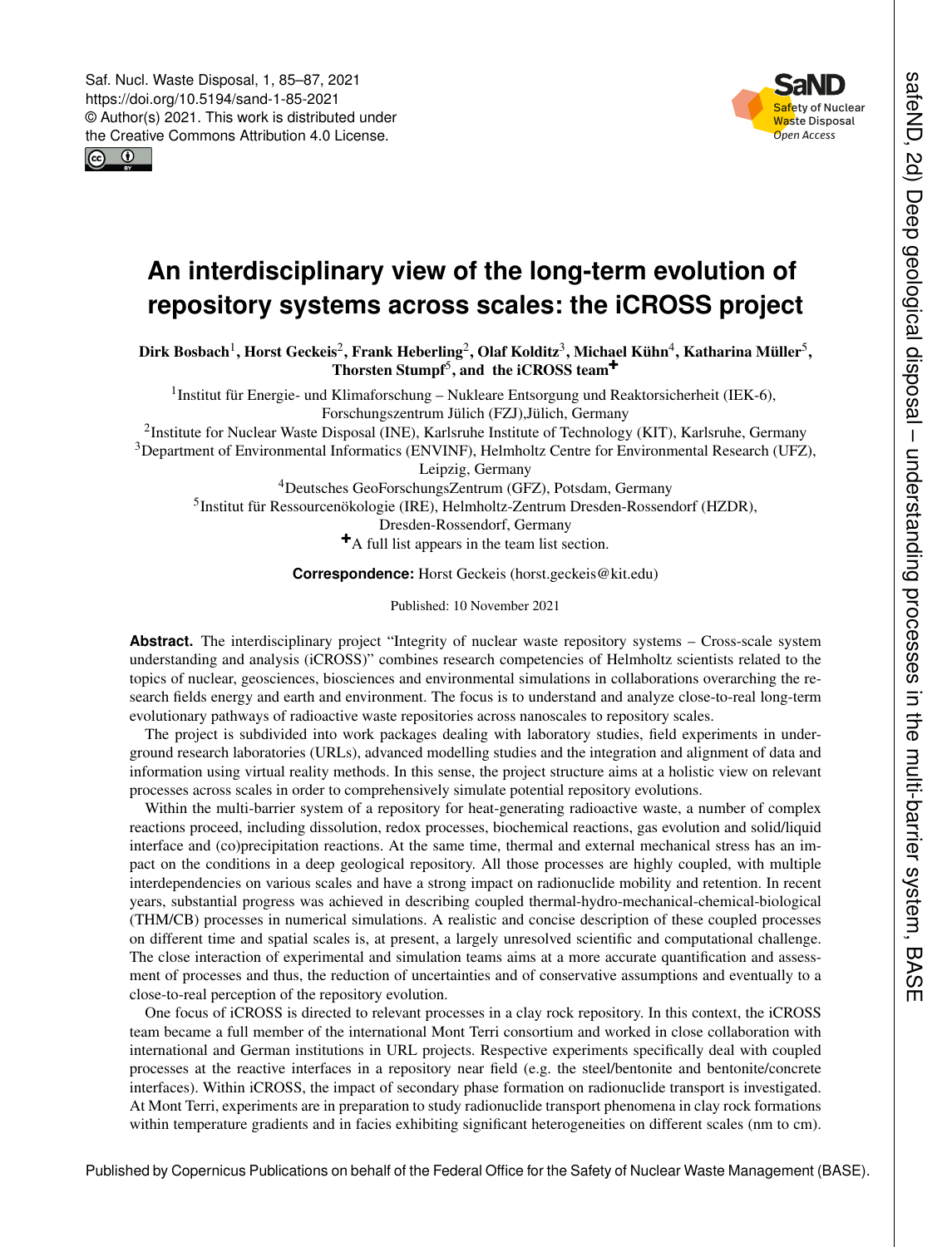Beside those studies, high resolution exploration methods for rock characterization are developed and tested and the effect of temperature and other boundary conditions on the strength, creep properties and healing of faults within Opalinus clay are quantified. Multiphysics models coupled to reactive transport simulation have been further developed and applied to laboratory and field experiments. Results are digitally analyzed and illustrated in a visualization center, in order to enhance the comprehension of coupled processes in repository systems across scales.

The present contribution provides an overview on the project and reports selected results. The impact of considering complex coupled processes in repository subsystems for the assessment of the integrity of a given (generic) repository arrangement is discussed.

Kurzfassung. Im interdisziplinären Projekt iCROSS ("Integrität von Endlagern für nukleare Abfälle – Übergreifendes Systemverständnis und Analyse") werden Forschungskompetenzen von Wissenschaftlern der Helmholtz-Institute mit den Themen Nuklearwissenschaften, Geowissenschaften, Biowissenschaften und Umweltsimulationen in einer die Forschungsbereiche Energie sowie Erde und Umwelt übergreifenden Zusammenarbeit kombiniert. Der Fokus richtet sich darauf, realitätsnahe Langzeitentwicklungspfade von Endlagern für radioaktive Abfälle von der Nano- bis zur Endlagerskala zu verstehen und auszuwerten.

Das Projekt ist unterteilt in Arbeitspakete zu Laborstudien, Feldexperimenten in unterirdischen Forschungslaboren (URL), fortgeschrittenen Modellierungsstudien und der Integration sowie der Ausrichtung von Daten und Informationen unter Verwendung von Methoden der virtuellen Realität. In diesem Sinne zielt die Projektstruktur auf eine ganzheitliche Sicht auf relevante Prozesse über Skalen hinweg ab, um potenzielle Entwicklungen von Endlagern umfassend zu simulieren.

Innerhalb des Multi-Barrieren-Systems eines Endlagers für wärmeerzeugende radioaktive Abfälle laufen eine Reihe komplexer Reaktionen, einschließlich Zerfallsreaktionen, Redoxreaktionen, biochemischer Reaktionen, Gasentwicklung und Fest-Flüssig-Grenzflächen- sowie (Ko-)Präzipitationsreaktionen ab. Gleichzeitig haben thermische und externe mechanische Belastungen einen Einfluss auf die Bedingungen in einem geologischen Tiefenlager. Sämtliche dieser Prozesse sind eng miteinander verbunden – mit multiplen Interdependenzen auf verschiedenen Ebenen – und haben einen großen Einfluss auf die Radionuklidmobilität und -retention. In den vergangenen Jahren wurden wesentliche Fortschritte bei der Beschreibung gekoppelter thermo-hydromechanischchemisch-biologischer (THM/CB-)Prozesse in numerischen Simulationen erzielt. Eine realistische Beschreibung dieser gekoppelten Prozesse auf unterschiedlichen Zeit- und Raumskalen ist zum gegenwärtigen Zeitpunkt eine großenteils ungelöste wissenschaftliche und rechnerische Herausforderung. Die enge Interaktion von Experimentier- und Simulationsteams zielt auf eine genauere Quantifizierung und Beurteilung von Prozessen ab und somit auf die Verminderung von Ungewissheiten und von konservativen Annahmen und schließlich auf eine realitätsnahe Wahrnehmung der Entwicklung des Endlagers.

Ein Fokus von iCROSS richtet sich auf relevante Prozesse in einem Tongestein-Endlager. In diesem Zusammenhang wurde das iCROSS-Team Vollmitglied des internationalen Mont-Terri-Konsortiums und arbeitet in enger Kooperation mit internationalen und deutschen Institutionen in URL-Projekten zusammen. Die entsprechenden Experimente befassen sich insbesondere mit gekoppelten Prozessen an den reaktiven Grenzflächen im Nahfeld eines Endlagers (z. B. die Stahl-Bentonit- und Bentonit-Beton-Grenzflächen). Innerhalb von iCROSS werden die Auswirkungen der Sekundärphasenbildung auf den Radionuklidtransport untersucht. Im Mont-Terri-Labor befinden sich Experimente in Vorbereitung, um Radionuklidtransportphänomene in Tongesteinsformationen innerhalb von Temperaturgradienten und angesichts erheblicher Heterogenitäten in unterschiedlichen Maßstäben (nm bis cm) zu untersuchen. Neben diesen Untersuchungen werden hochauflösende Untersuchungsmethoden für die Gesteinscharakterisierung entwickelt und geprüft, und die Auswirkungen von Temperatur und anderen Randbedingungen auf die Festigkeit, Kriecheigenschaften und Heilung von Verwerfungen innerhalb von Opalinus-Ton werden quantifiziert. Multiphysikalische Modelle in Kombination mit reaktiver Transportsimulation werden weiterentwickelt worden und in Labor- sowie Feldexperimenten eingesetzt. Die Ergebnisse werden digital ausgewertet und in einem Visualisierungszentrum dargestellt, um das Verständnis gekoppelter Prozesse in Endlagersystemen skalenübergreifend zu verbessern.

Der vorliegende Beitrag bietet einen Überblick über das Projekt und legt ausgewählte Ergebnisse dar. Die Auswirkungen der Betrachtung komplexer gekoppelter Prozesse in Endlager-Subsystemen auf die Beurteilung der Integrität einer gegebenen exemplarischen Endlageranordnung werden erörtert.